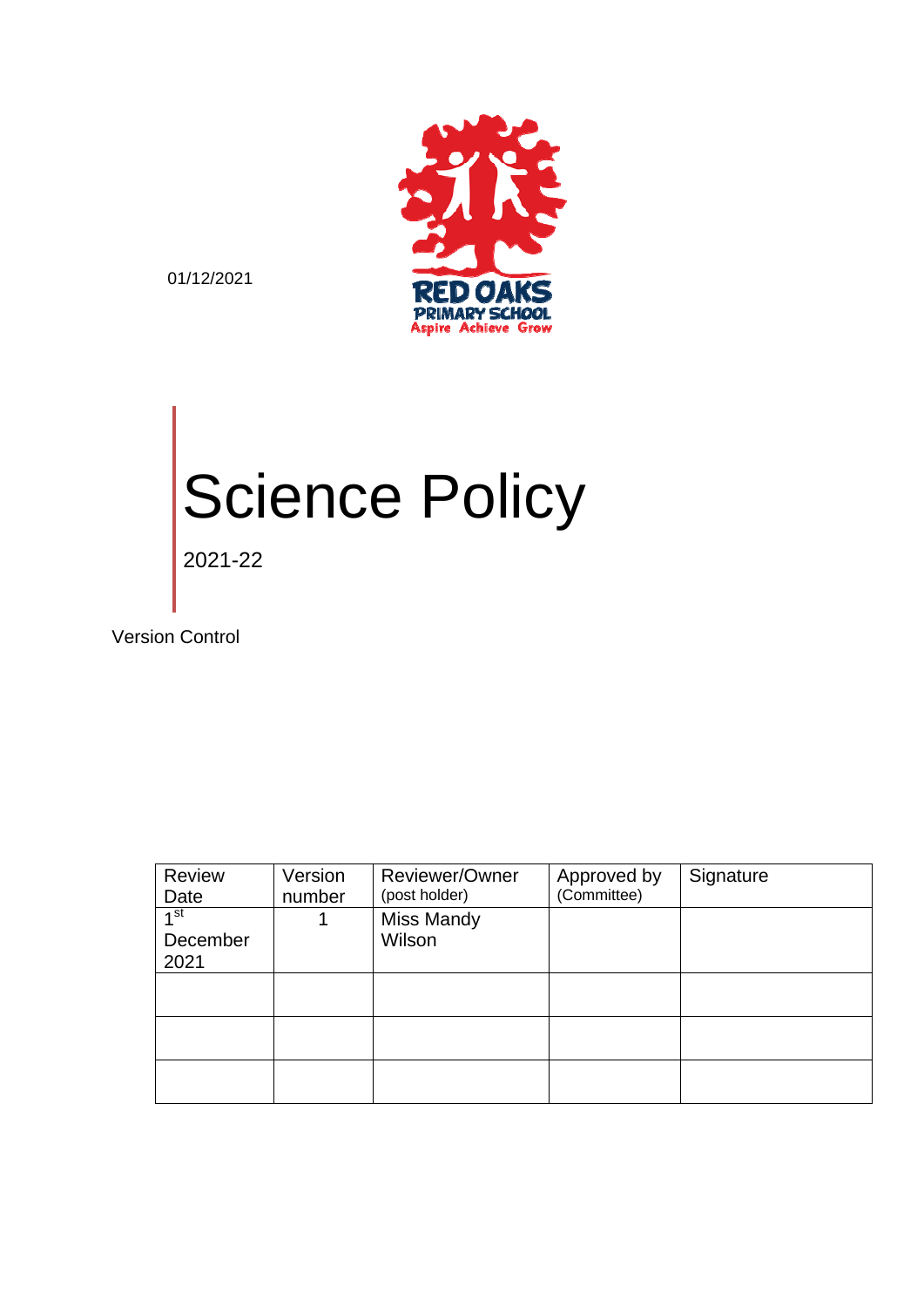6″£ĭı″<sup></sup>^#ł£i2″Ê#

# **Contents**

- 1. Introduction
	- 1.1. Aims and Scope
	- 1.2. Other linked Policies
- 2. Policy Statement
	- 2.1. Policy Terms
- 3. Guidance and Procedures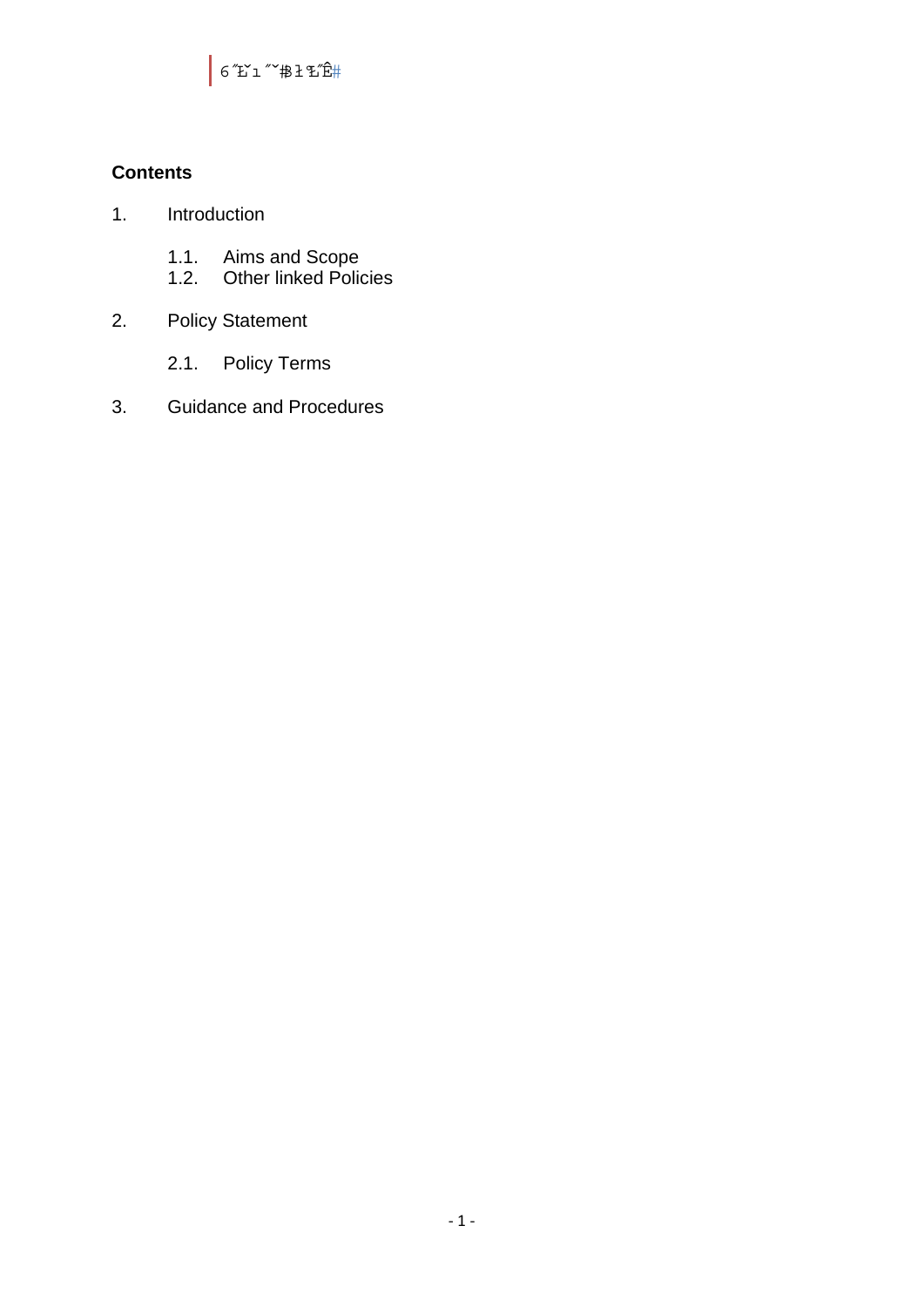# **1. Introduction**

The Trust intends and expects that all decisions around the use of Trust resources will be underpinned at all times by its vision and values:

# **Our aim:**

To create centres of educational excellence that inspire all pupils to turn their potential into performance

#### **To achieve this our schools will:**

Provide a broad and balanced curriculum that allows pupils to develop their talents and ambitions

Deliver the highest quality learning opportunities facilitated by excellent teachers

Inspire our pupils to become confident, motivated and respectful individuals ready to make a positive contribution to society

#### **The Trust will support our schools by:**

Maximising the resources and expertise available to individual schools Providing a platform for the sharing of excellent practice

Challenging and developing staff to turn their potential into performance

# **1.1. Aims and Scope**

# **Success Criteria for this Policy:**

Science is a body of knowledge built up through experimental testing of ideas. Science is also methodology, a practical way of finding reliable answers to questions we may ask about the world around us. At Red Oaks Primary School, science is about developing children's ideas and ways of working to enable them to make sense of the world in which they live through investigation, as well as using and applying skills.

#### **Aims**

The school's aims are to:

- Prepare our children for life in an increasingly scientific and technological world.
- Foster concern about, and active care for, our environment.
- Help our children acquire a growing understanding of scientific ideas.
- Help develop and extend our children's scientific concept of their world.
- Develop our children's understanding of the international and collaborative nature of science.

#### **Attitudes**

As a school, we aim to:

Encourage the development of positive attitudes towards science.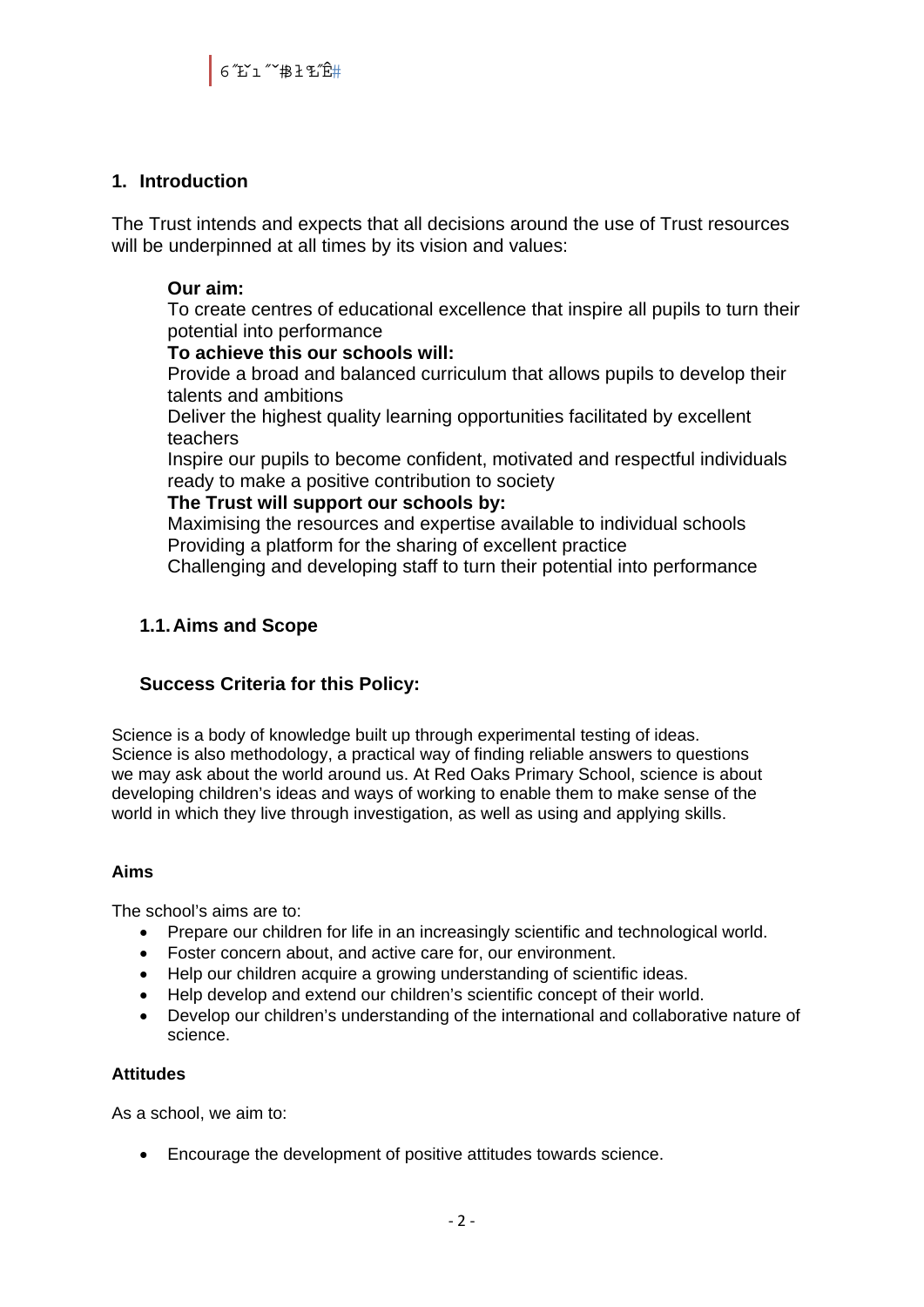6″£ĭı″<sup></sup>^#ł£i2″Ê#

- Build on our children's natural curiosity and develop a scientific approach to problems.
- Encourage open-mindedness, self-assessment, perseverance and responsibility.
- Provide our children with an enjoyable experience of science, so that they will develop a deep and lasting interest and may be motivated to study science further.

#### **The National Curriculum for Science aims to ensure that all pupils:**

- Develop scientific knowledge and conceptual understanding through the specific disciplines of biology, chemistry and physics.
- Develop understanding of the nature, processes and methods of science through
- different types of science enquiries that help them to answer scientific questions about the world around them.
- Are equipped with the scientific knowledge required to understand the uses and implications of science, today and for the future.

# **Other linked Policies**

- Maths policy
- Design and Technology policy
- SEN policy
- Inclusion policy

# **2. Policy Statement**

Science is a body of knowledge built up through experimental testing of ideas. Science is also methodology, a practical way of finding reliable answers to questions we may ask about the world around us. At Red Oaks Primary School, science is about developing children's ideas and ways of working to enable them to make sense of the world in which they live through investigation, as well as using and applying skills.

# **2.1. Policy Terms**

# **Teaching and Learning**

#### **Early Years**

In the foundation stage, science comes under the umbrella of knowledge and understanding of the world. Children are taught to investigate objects, materials and living things using all their senses. Children are encouraged to ask questions about why things happen and how things work; to look closely at similarities, differences, patterns and change.

#### **Key Stage One**

The principal focus of science teaching in Key Stage 1 is to enable pupils to experience and observe phenomena, looking more closely at the natural and humanly-constructed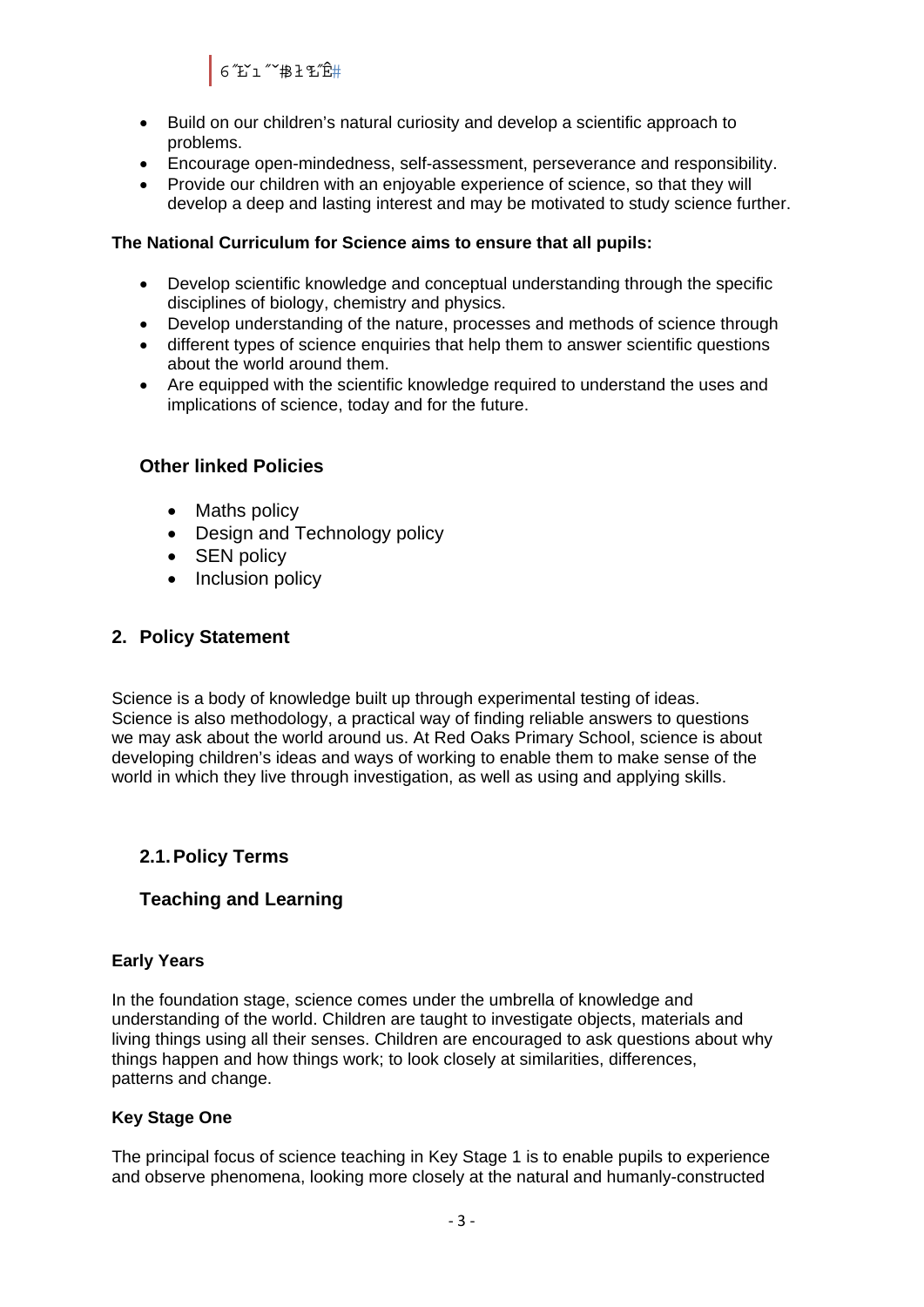6″£ĭı″<sup></sup>^#ł£i2″Ê#

world around them. They should be encouraged to be curious and ask questions about what they notice. They should be helped to develop their understanding of scientific ideas by using different types of scientific enquiry to answer their own questions, including observing changes over a period of time, noticing patterns, grouping and classifying things, carrying out simple comparative tests, and finding things out using secondary sources of information. They should begin to use simple scientific language to talk about what they have found out and communicate their ideas to a range of audiences in a variety of ways. Most of the learning about science should be done through the use of first-hand practical experiences, but there should also be some use of appropriate secondary sources, such as books, photographs and videos.

'Working scientifically' is described separately in the programme of study, however at Red Oaks it is **always** taught in context which directly relates to the teaching of science content.

#### **Lower Key Stage Two**

The principal focus of science teaching in Lower Key Stage 2 is to enable pupils to broaden their scientific view of the world around them. They should do this through exploring, talking about, testing and developing ideas about everyday phenomena and the relationships between living things and familiar environments, and by beginning to develop their ideas about functions, relationships and interactions. They should ask their own questions about what they observe and make some decisions about which types of scientific enquiry are likely to be the best ways of answering them, including observing changes over time, noticing patterns, grouping and classifying things, carrying out simple comparative and fair tests and finding things out using secondary sources of information. They should draw simple conclusions and use some scientific language, first, to talk about and, later, to write about what they have found out.

'Working scientifically' is described separately in the programme of study, however at Red Oaks it is **always** taught in context which directly relates to the teaching of science content.

# **Upper Key Stage Two**

The principal focus of science teaching in Upper Key Stage 2 is to enable pupils to develop a deeper understanding of a wide range of scientific ideas. They should do this through exploring and talking about their ideas; asking their own questions about scientific phenomena; and analysing functions, relationships and interactions more systematically. At Upper Key Stage 2, they should encounter more abstract ideas and begin to recognise how these ideas help them to understand and predict how the world operates. They should also begin to recognise that scientific ideas change and develop over time. They should select the most appropriate ways to answer science questions using different types of scientific enquiry, including observing changes over different periods of time, noticing patterns, grouping and classifying things, carrying out comparative and fair tests and finding things out using a wide range of secondary sources of information. Pupils should draw conclusions based on their data and observations, use evidence to justify their ideas, and use their scientific knowledge and understanding to explain their findings.

'Working scientifically' is described separately in the programme of study, however at Red Oaks it is **always** taught in context which directly relates to the teaching of science content.

Pupils should read, spell and pronounce scientific vocabulary correctly.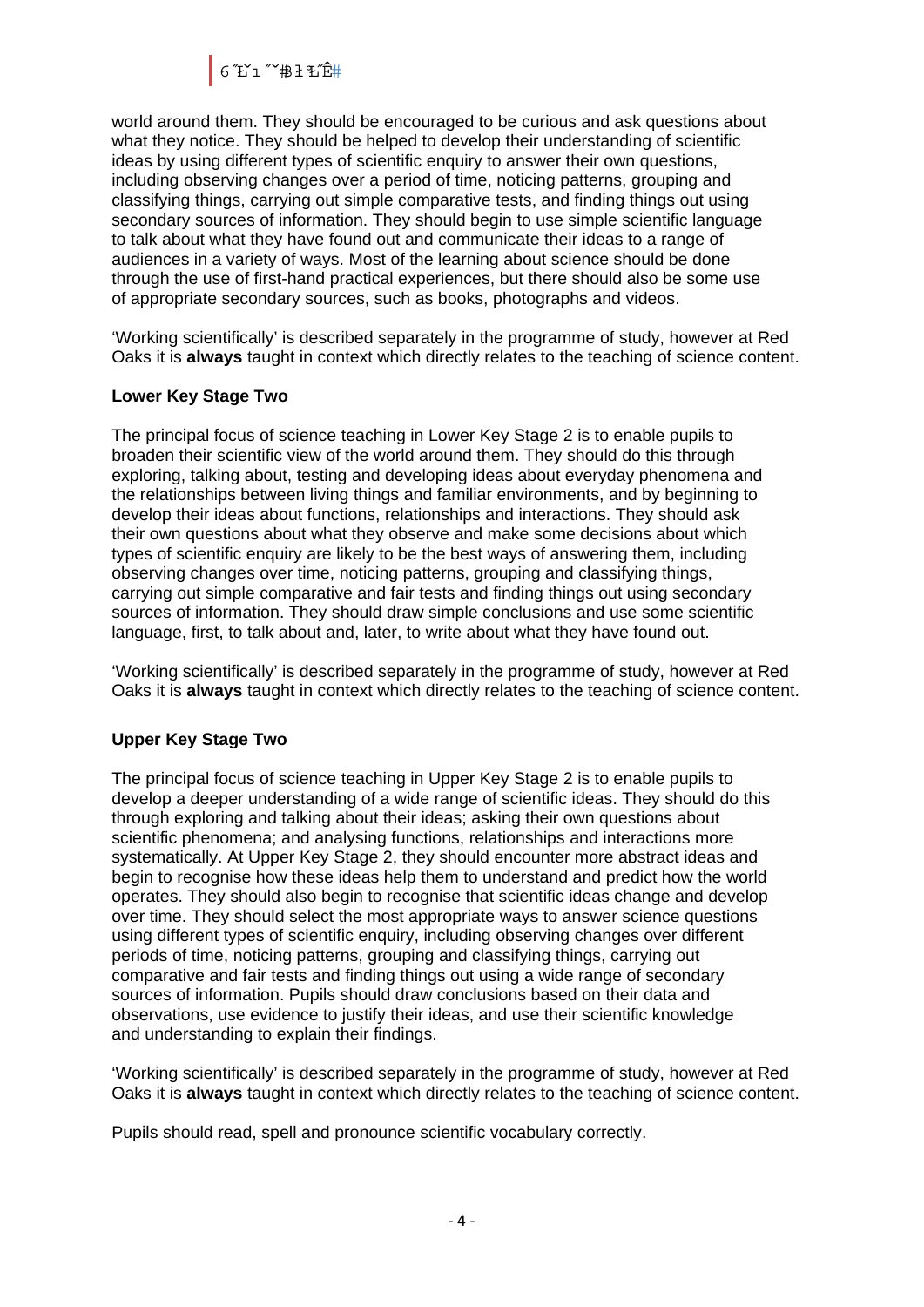

# **Teaching and Learning Styles**

Teaching and learning should ensure that scientific enquiry is taught through contexts taken from the three areas:

- Life processes and living things (Biology)
- Materials and their properties (Chemistry)
- Physical processes (Physics)

To support the planning of lessons, teachers will follow the National Curriculum, in conjunction with the Red Oaks scheme of work, to ensure all objectives are taught.

Key Stage Two will have access to resources on the TigTag website (www.tigtagworld.co.uk) to enhance their lessons but planning and activities should be adapted to suit individual classes and should not be based solely on TigTag. The Red Oaks ethos for teaching science is based on child led 'hands on' practical learning. Experiments and investigations should be at the heart of every science lesson. Concept cartoons should be used at the start of every science lesson as a form of recapping previous learning.

Teachers will follow the science curriculum overview for Red Oaks (see overview in curriculum) which outline topics of study, lesson objectives and relevant skills to support the learning. These skills are differentiated from year 1 to 6 to show clear progression of working scientifically.

Various methods and strategies are used for the teaching and learning of science at Red Oaks focussed around science enquiry. These focuses are as follows:

- **Pattern seeking** identifying patterns and looking for relationships in enquiries where variables are difficult to control
- **Researching** using secondary sources of information to answer scientific questions
- **Comparative and fair testing** changing one variable to see its effects on another, whilst keeping all other the same
- **Identifying and classifying** making observations to name, sort and organise items
- **Observation over time** observe changes that occur over a period of time ranges from minutes to months

#### **Skills**

Children will practise skills throughout each unit. These will include opportunities to develop:

- Understanding of scientific processes.
- Practical scientific skills.
- The skills of investigation: observing, measuring, predicting, experimenting,
- communicating, interpreting, explaining and evaluating.
- The use of scientific language, recording and techniques.
- The use of ICT in investigating and recording.
- The ability to become effective communicators of scientific ideas.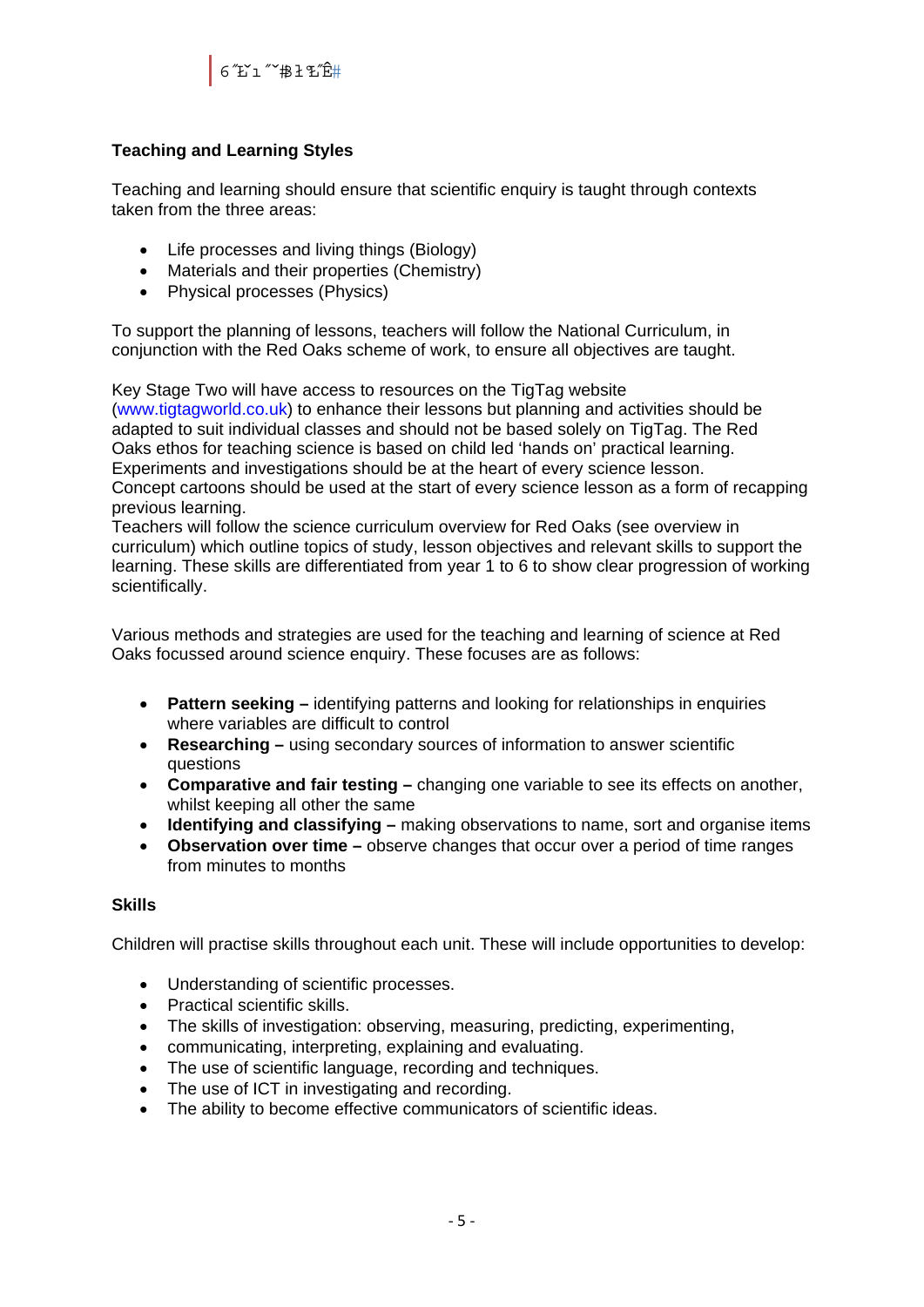# **The Learning Environment**

The learning environment will enable the children to become independent learners, providing a comfortable atmosphere where children feel happy to take risks.

We recognise that all classes have children with widely differing scientific abilities. We provide suitable learning opportunities for all children by matching the challenge of the task to the ability and experience of the child. We achieve this in a variety of ways, by:

- Setting common tasks which are open-ended and can have a variety of responses.
- Setting different tasks for each ability group within the classroom.
- Providing resources of different complexity that are matched to the ability of the child.
- Using teaching assistants or communication support workers to support the work of individual children or groups of children.

#### **Inclusion**

We believe that all children have the right to access science lessons. In order to ensure that children with special educational needs achieve to the best of their ability, it may be necessary to adapt the delivery of the science curriculum for some pupils. This could involve using a multi-sensory approach.

We teach science to all children, whatever their ability. Science forms part of the National Curriculum to provide a broad and balanced education for all children. Through the teaching of science, we provide opportunities that enable all pupils to make progress. We do this by setting suitable challenges and responding to each child's individual needs.

Red Oaks is a Dyslexia Friendly School and all teachers are aware of the Dyslexia Friendly Schools guidelines. The school has also achieved the Inclusion Quality Mark.

# **3.0 Guidance and Procedures**

# **Home / School Links**

The importance of home/school links cannot be underestimated. Parents need to be encouraged to work with the school to support their children. Families must be supported to feel confident in approaching school. A range of activities are provided by Red Oaks to support the learning of science at home:

- Termly science challenges set on the website and class Dojo
- School scientists who will launch ideas, set challenge son the website and have email addresses for the children to contact them with questions to further their understanding
- School science weeks held on conjunction with the rest of TPAT schools
- Extra-curricular trip to the Royal Air Tattoo for gifted scientists across key stage two
- .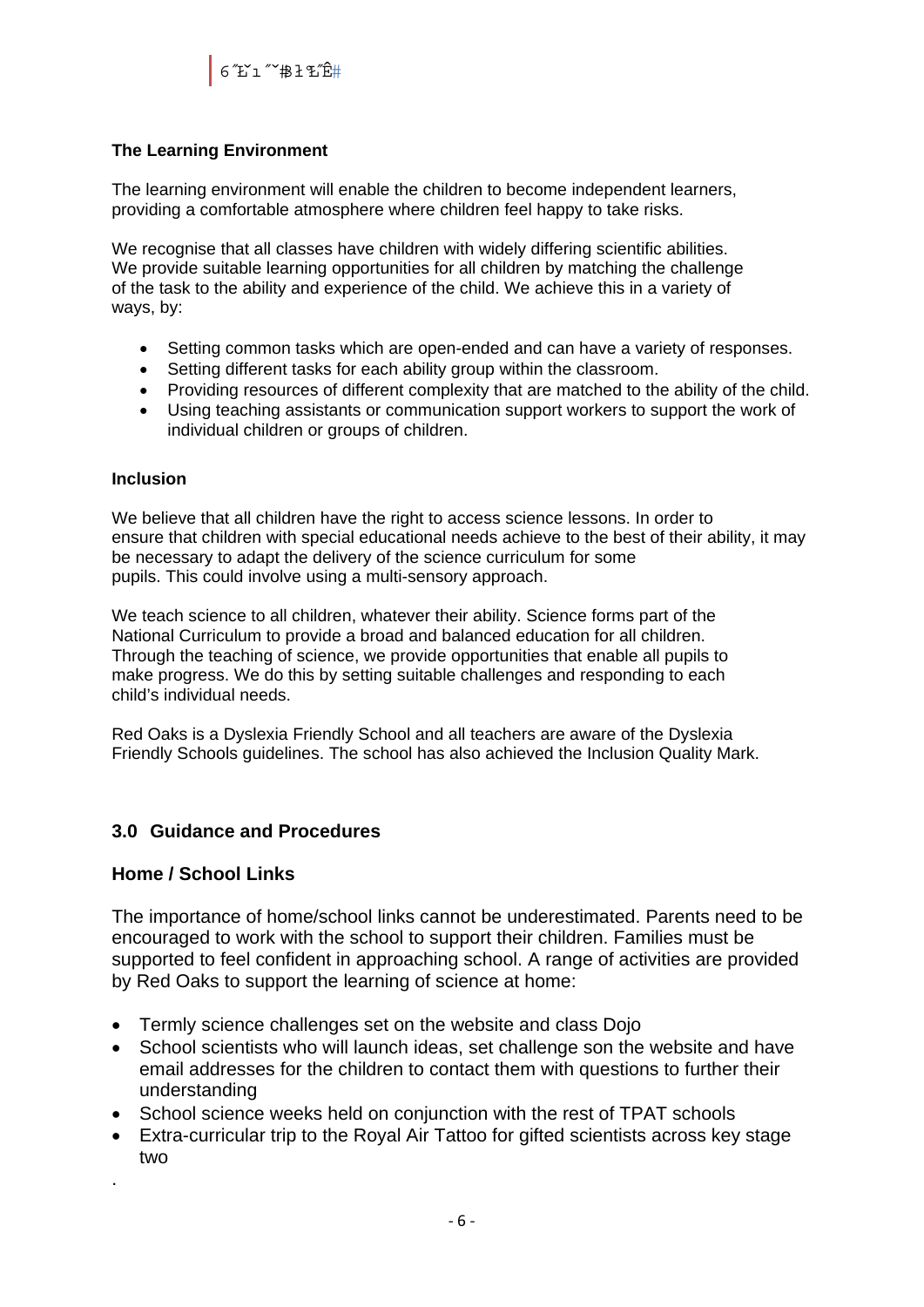#### **The role of the Subject Leader**

There is a science subject leader who is responsible for the implementation of science policy across the school. Their role is to:

- Offer help and support to all members of staff (including teaching assistants) in
- the teaching, planning and assessment of science.
- Provide colleagues opportunities to observe good practice in the teaching of
- science.
- Maintain resources and advise staff on the use of equipment and resources.
- Monitor classroom teaching or planning.
- Monitor the children's progression in science, looking at examples of work of
- different abilities.
- Keep up-to-date with new developments and communicate information developments with colleagues.
- Lead staff training on new initiatives.
- Attend appropriate in-service training.
- Have enthusiasm for science and encourage staff to share this enthusiasm.
- Keep parents and governors informed on the implementation of science in the
- school.

#### **The role of the Class Teacher**

Individual teachers will be responsible for ensuring that the pupils in their classes have opportunities for studying science and using their knowledge, skills and understanding of science across the curriculum.

They will plan and deliver the requirements of the National Curriculum for Science to the best of their ability. We set high expectations for our pupils and provide opportunities for all to achieve, including boys and girls, pupils with educational special needs, pupils with disabilities, pupils from all social and cultural backgrounds and those from diverse linguistic backgrounds.

The class teacher's role is a vital role in the development of science throughout the school and will ensure continued progression in learning and understanding and create effective learning environments.

The class teacher will also:

- Secure pupil motivation and engagement.
- Provide equality of opportunity using a range of teaching approaches and techniques.
- Use appropriate assessment techniques and approaches.
- Maintain up-to-date assessment records.

#### **Learning Resources**

Science resources are stored centrally in the book store. All resources should be returned to this location after they have been used.

An audit of resources will take place annually and purchases made when necessary and when funds are available.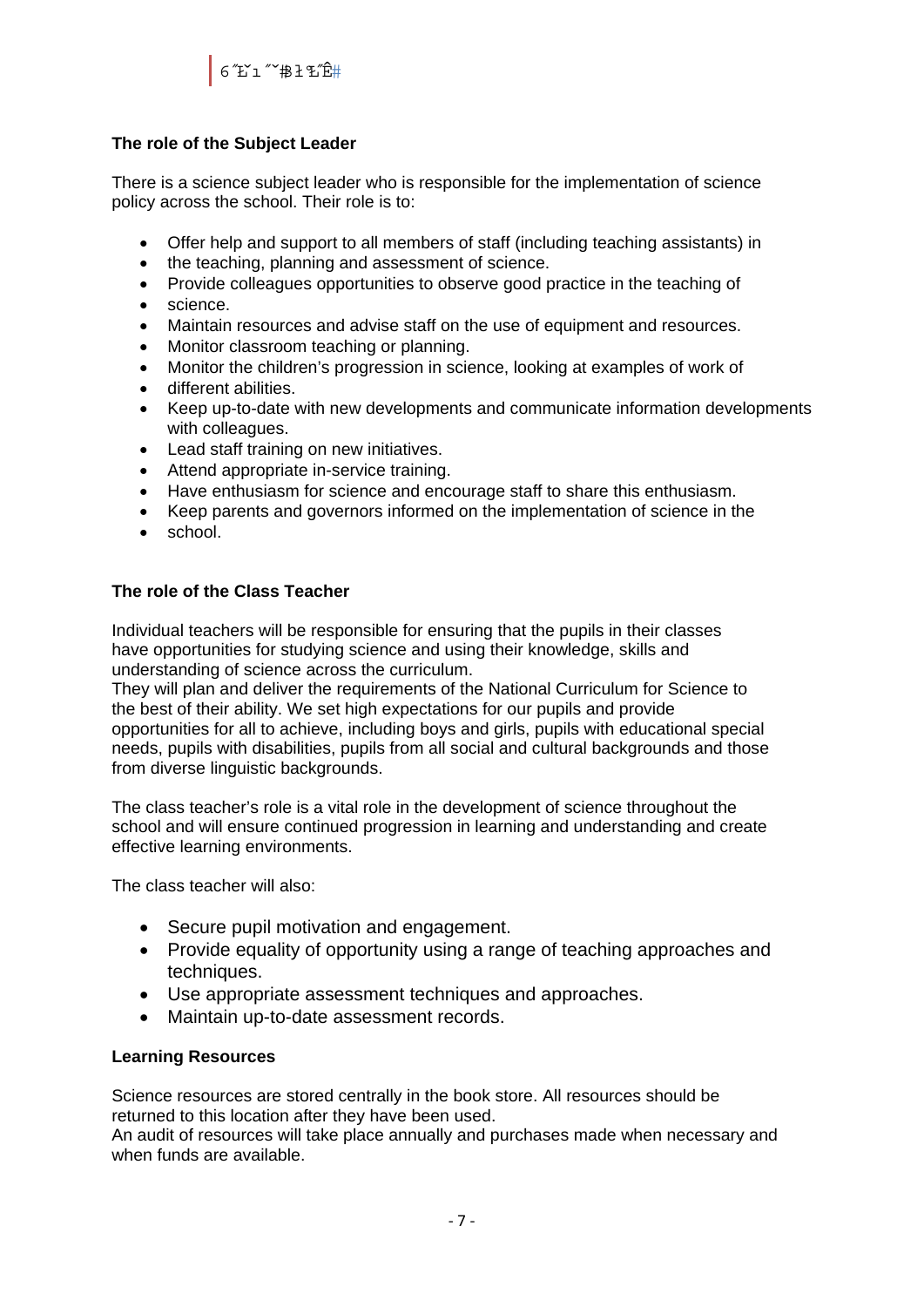#### **Health and Safety**

The school is aware of the health and safety issues involved in the children's use of scientific equipment. We will promote a safe working environment for the children by demonstrating the correct use of equipment and reinforcing this regularly. Please also refer to the Health and Safety policy for more guidance.

#### **Assessment, Intervention, Data Collection and Analysis**

#### **Assessment and Record Keeping**

Teachers regularly assess progress through observations and evidence. Key objectives to be assessed are taken from the National Curriculum and will be linked to the unit being taught during that term.

We assess the children's work in science by making informal judgements as we observe the children during lessons. In Key Stage One informal assessment will be completed as children complete units of work. Children's names are recorded on a record sheet to show whether they are working towards the standard, at the expected standard or exceeding the standard (GD) using the given assessment sheet. In Key Stage Two; once the children complete a unit of work, they will be assessed in an open-ended task where children are free to demonstrate what they know. This can be shown in a variety of ways including: diagrams, lists, drawings, prose etc. The teacher will then use the children's work to assess whether they are working towards the standard, at the expected standard or exceeding the standard (GD) using the given assessment sheet. The information will be recorded on an excel sheet against the child's name and lesson objective assessed. This is recorded as 1 (Little or no understanding) 2 (some understanding) 3 (secure) 4 (fully understood to a greater depth). Percentages as shown on the excel sheet for the children's understanding and the unit understanding. This informs future planning and any revisiting on units needed.

It will be the teacher's responsibility to ensure these sheets are kept up to date and ready for data analyses at the end of terms 2, 4, 6.

Also these sheets must be handed up to the next teacher to inform their use of concept cartoon and gaps in the previous year's learning and also to inform the end of key stage judgments.

As well as this, children in five and six will have exposure to different science assessment questions from Testbase. This is to ensure they are prepared for the end of Key Stage science assessment to Year 6.

#### **Monitoring and Reviewing**

The monitoring of the standards of the children's work and of the quality of teaching in science is the responsibility of the subject leader. The subject leader is also responsible for supporting colleagues in the teaching of science, for keeping informed about current developments in the subject and for providing a strategic lead and direction for the subject in the school. The subject leader will be responsible for carrying out the task of reviewing samples of the children's work through book scrutiny's, carrying out learning walks to observe teaching and conducting pupil interviews.